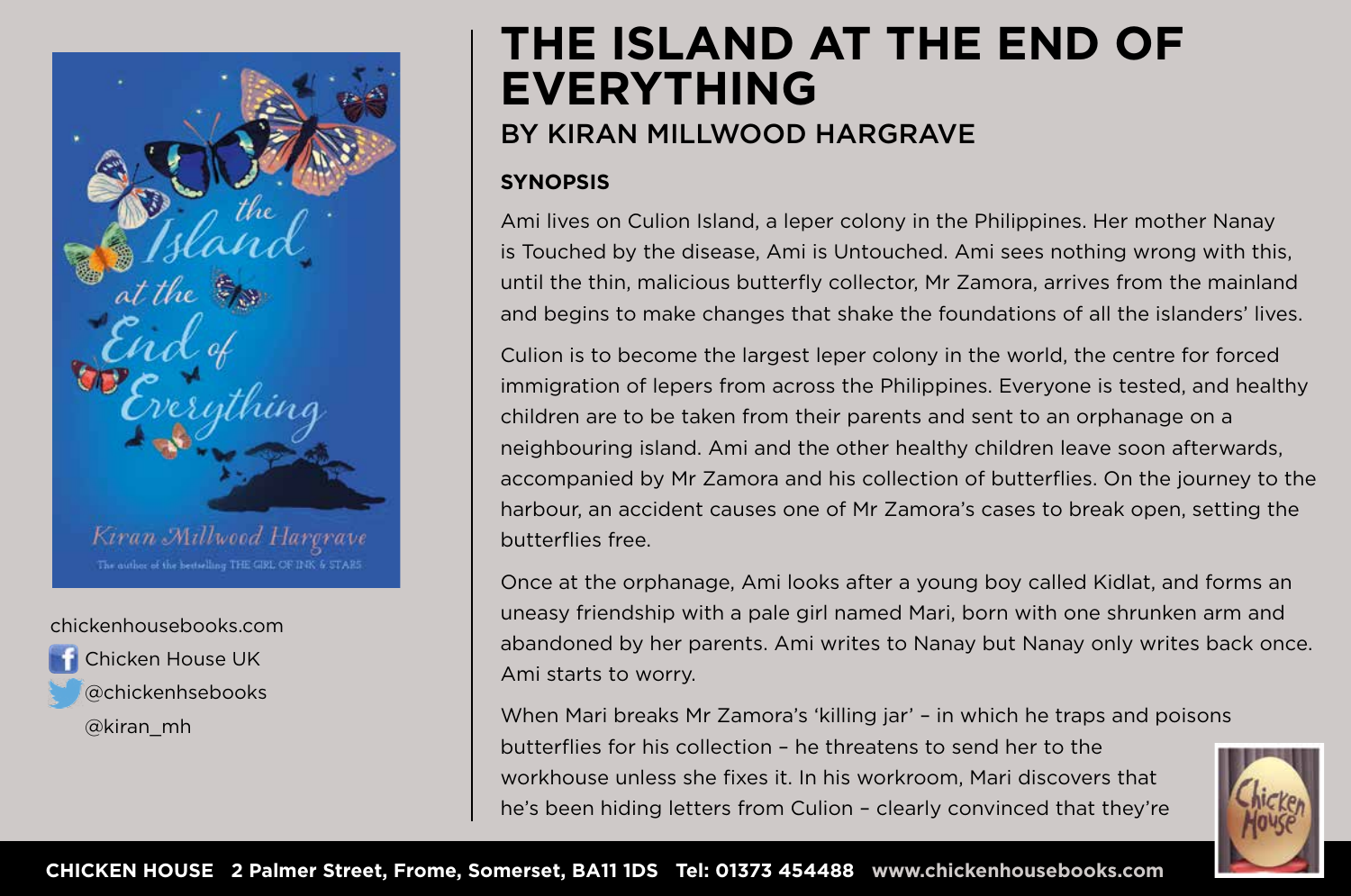contaminated. He's very disturbed and paranoid about catching the illness. Mari steals a letter from Nanay for Ami, but Mr Zamora is in pursuit and burns the remaining letters. The dry woods is set on fire, and the children – and Mr Zamora – only narrowly escape. Mr Zamora is sent to hospital to recover.

Ami reads her letter and discovers that Nanay's condition is worsening: she is close to death. Ami knows she must get home. She and Mari have been blamed for the fire, and Mari is frightened that she will be sent to the workhouse. A little abandoned sailing boat promises a means of escape, and over the next few days the girls patch it up, ready for departure.

But when they set off, little Kidlat follows. Too late to send him back to the orphanage, they decide to bring him along. After a treacherous sea journey, they reach Culion and travel across the island, discovering that Mr Zamora is on their trail. In the forest, they make a breath-taking discovery – a huge butterfly swarm. The butterflies colour the skies, and with a kaleidoscope flying about them, they cover the final stretch to Culion town. At the end of their journey, Ami is bitten by a viper and passes out.

She wakes in the hospital. Sister Margaritte, Ami's former teacher, is there. The nun confirms Ami's worst fears about her mother's health, and agrees to help Ami say goodbye to Nanay. Ami also discovers that Mari and Kidlat have been captured by Mr Zamora and sent to the mainland.

Nanay is still alive – just. Ami tells her about her adventures and the butterfly swarm, and manages to break open the window. Butterflies flood the room as Nanay slips away.

In the epilogue, we meet a young girl – Sol, an orphan lost on her way back to the orphanage from an errand – and a grown-up Ami. Sol arrives at Ami's butterfly-covered cottage by chance and we realise Ami has been telling Sol her story throughout the book. Sol, completely entranced, asks what happened next. Ami explains that she never saw Mari or Kidlat again, but she pursued her passion for butterflies, finding happiness.

The next day, they drive to the town and arrive at the orphanage where Sol lives. When they arrive, Ami hears the mistress singing. It is a song Mari taught her. She rushes inside, and here she realises that the mistress and master of the orphanage are Mari and Kidlat.

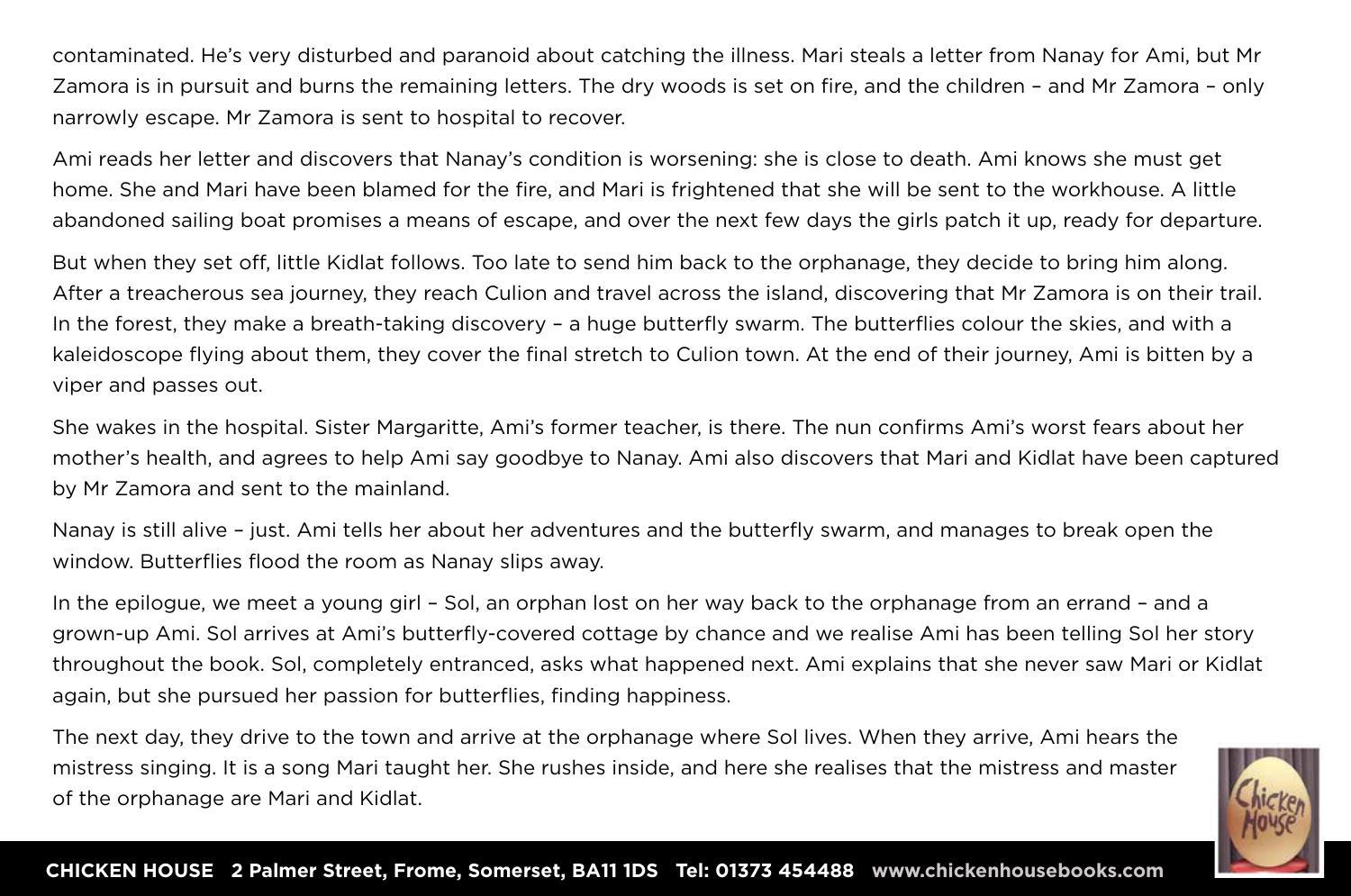### **WHAT THE PUBLISHER SAYS …**

*'Kiran's second novel isn't really a story about an island – or even about butterflies, or the way a terrible disease was misunderstood and mistreated. It is about an incredible journey, about how beauty and love make a difference to a group of children who have to fight for their beliefs – despite adults who want to tell them what's best. Kiran writes beautifully, thrillingly and memorably: you'll want to stay in her world for ever.'* BARRY CUNNINGHAM, CHICKEN HOUSE

## **AUTHOR BACKGROUND**

Kiran was born in London in 1990. She completed her undergraduate studies in English and Drama with Education at Cambridge University, also performing in Footlights smokers and plays. She graduated with distinction from the Creative Writing MSt at Oxford University, and was President of the Poetry Society there. She is an award-winning poet, with three collections published and work appearing in international journals such as *Room*, *Agenda* and *Magma*. She was a Barbican Young Poet, and has performed her work internationally, from Banff to Tokyo. She lives in Oxford with her artist fiancé and writer friends.

## **AUTHOR MOTIVATION**

*'Fiction is sometimes at its best when there is fact at its heart. Culion Island is a real place in the Philippines, and it really did become the world's largest leper colony between 1906 and 1998. (I use the word "leper" begrudgingly, as it is considered taboo by many people I spoke to who have lived in such colonies.)* 

*Leprosy was widespread for millennia throughout Asia, Africa and Europe until a cure was developed and made internationally available in the 1980s. Cases still number in the hundreds of thousands, but many of these are cured. It is a hugely stigmatizing condition, linked to dirtiness and sin when in fact it is simply a bacteriological disease. It is very hard to catch, and cannot be transmitted by touch.*

*From 1906 to 1910 alone, 5,303 men, women and children were transported to Culion Island. People's lives were* 

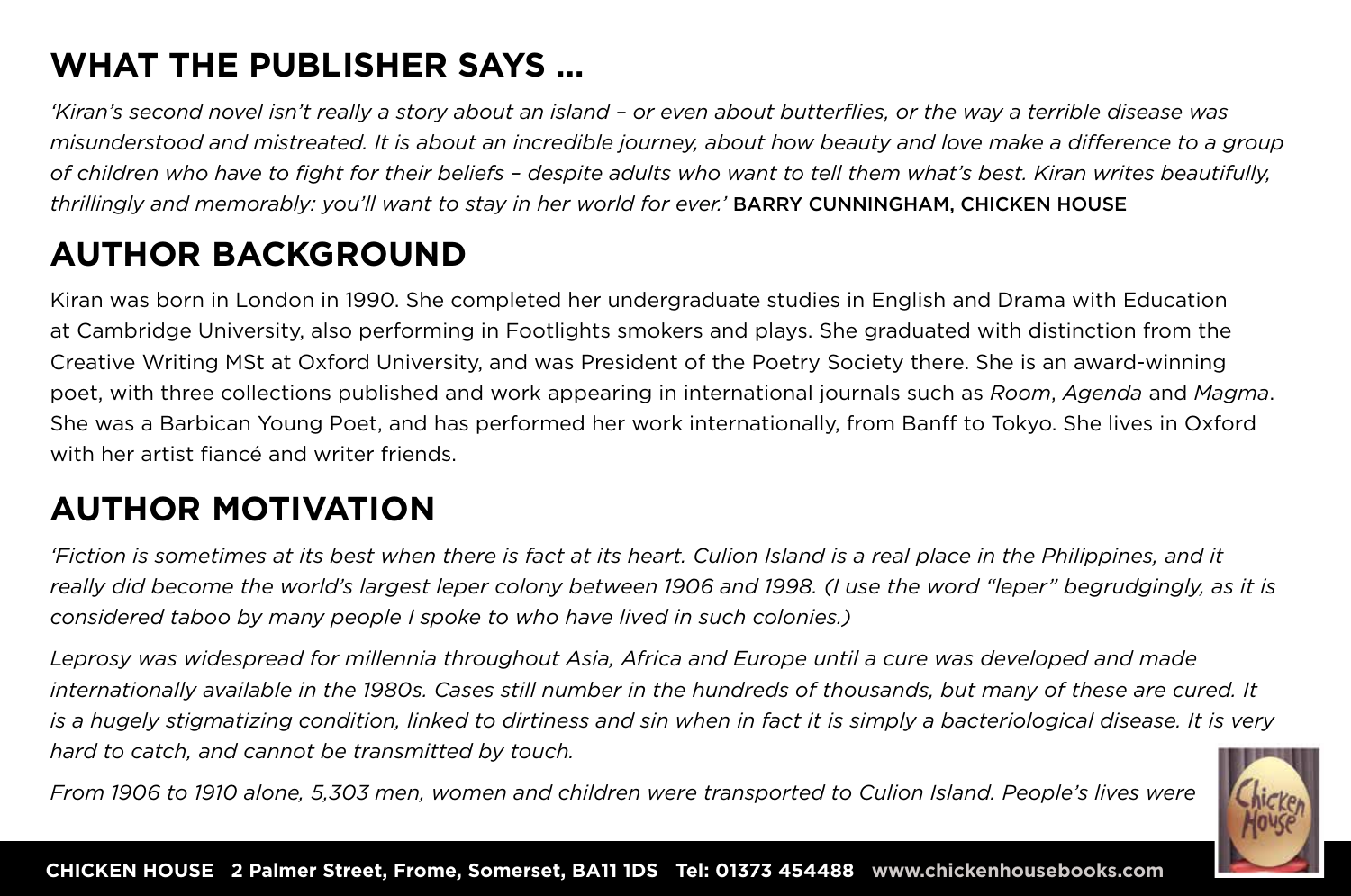*torn apart by this forced migration – each one of those individuals had a life, a family. Someone who would miss them.* 

*And so I decided to write a story that would put the reader at the centre of the experience, through the eyes of Ami, a girl who is taken from her mother, and wants to find her way home.*

*Stories are often better if you tilt the truth enough to let some imagination seep in, and so I have taken liberties with the timeline of events, names and sometimes even geography. But I have stayed true to the people and place, and have tried to show that they are never only one thing: bad people can make beautiful things; good people can make grave mistakes.*

The people who came up with the idea to turn Culion into a colony weren't evil - but they did see the inhabitants of the *island as lepers before they saw them as human beings. When you reduce people to one trait – be it race, religion, who they love – and don't step back to see the whole person, it is too easy to treat them as less than human.*

*You can still visit Culion Island. You can see the eagle, the church, the hospital, though the patients are long gone. It may have been known as the island of the living dead, the island of no return, or, as I have chosen to call it, the island at the end of everything. But for me, and for Ami, it was the start of everything, too.'* KIRAN MILLWOOD HARGRAVE

### **THEMES**

- Friendship, love and family
- Purity and impurity
- Death and sickness
- Home and journeys
- Religion and forgiveness
- Freedom and imprisonment
- Beauty and transience

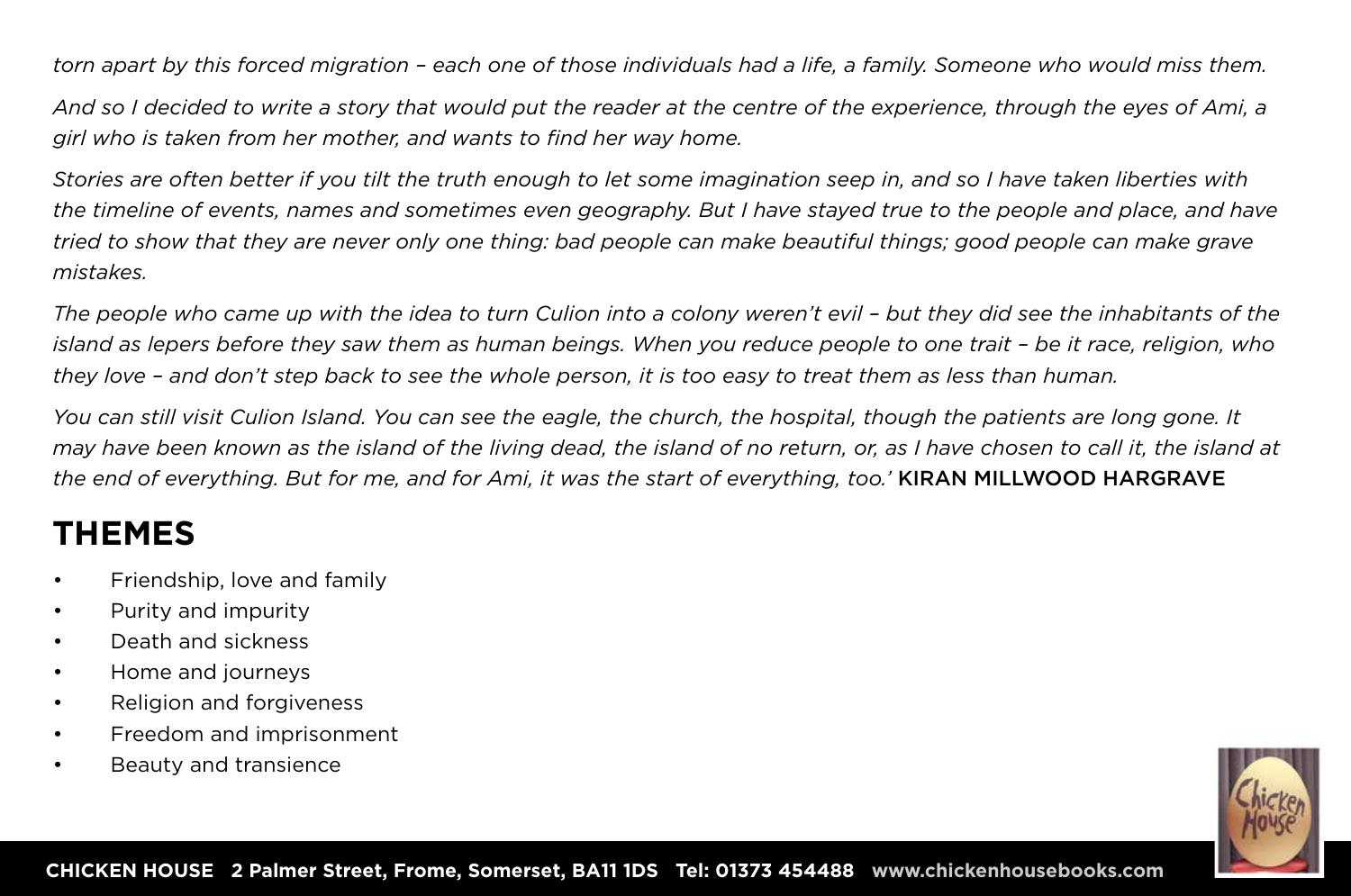## **WRITING STYLE**

*The Island at the End of Everything* is written in the first person, present tense, which gives it a wonderful sense of immediacy. We also feel very close to the main character, Ami, as we see the world almost directly through her eyes. The exceptions are the prologue, which is written in the second person, present tense, and the epilogue, which is written in the third person, past tense. The style throughout is lyrical, poetic and full of symbolism. However, the strong linear plot helps to keep the poetic elements firmly grounded. *244 pages, age 10+*

### **PUPIL ACTIVITIES**

#### *1. What's in a symbol?*

*'A patch of butterflies wafts upwards, purple and yellow and green and gleaming, shimmering like a thrown scarf. … Mr Zamora kicks the road in temper. "Stop them!" he bellows.'* (Page 78)

The author of *The Island at the End of Everything* was a poet before she was a children's fiction author, and she uses her poetic style to great effect in her prose. For instance, throughout the novel, you will find objects of symbolic resonance. A symbol is a thing that represents or stands for something else, especially an object representing something abstract.

As a group, think about how the use of symbols applies to the significant objects in the novel. On a whiteboard or other shared surface at the front of the class, write each of the symbols you've noticed in the story – leave plenty of space around each of these headings. Examples might include Ami's mother's cooking basin, or Mr Zamora's killing jar. Once you've gathered together all of your symbols, explore their deeper meanings – what they might really stand for – and write a few key words in a spider diagram around each one.

Every member of the class should pick a favourite symbol from the board. Turn the symbol and key words into a short poem about an object or moment in the novel which throws light on both their literal and symbolic

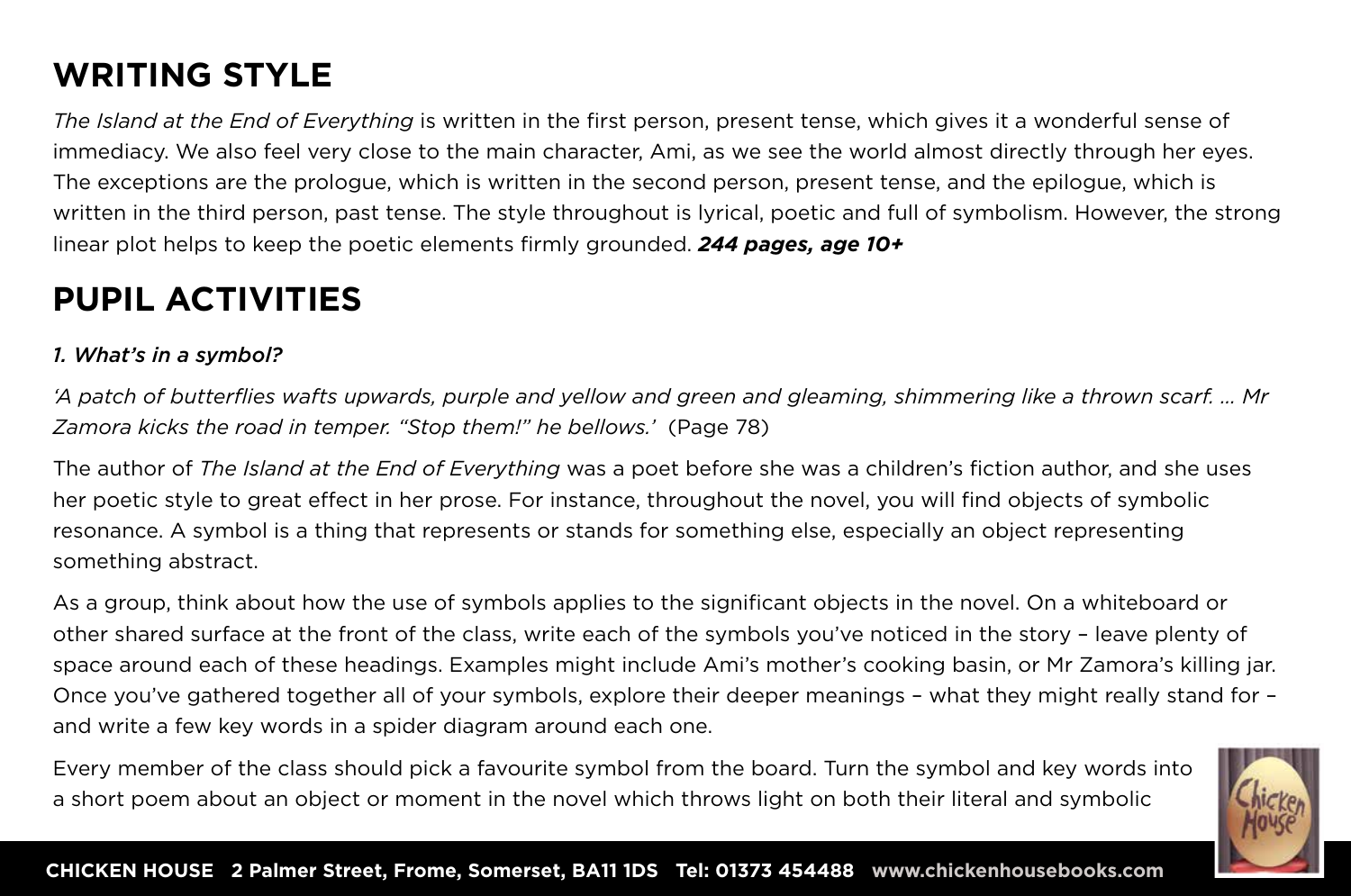meaning. Share around the class – did anyone pick the same symbol? How did their interpretation of the symbol differ? What light might this throw on the story and on symbols in general?

#### *2. There's no place like …*

### *'There are some places you would not want to go.'* (Page 5)

In her extraordinary prologue, the author conjures a very vivid sense of place to introduce us to Ami's world, describing in the second person how 'you' arrive on Culion Island. It is a short but very powerful piece of writing – read it again to familiarise yourself with the style.

Imagine arriving at a place you know well – it could be your home, or your school, or even a place you've visited on holiday. If you like, you could pick another place altogether, or even invent somewhere imaginary. Write a short piece about arriving at this place, no longer than 500 words or one side of single-spaced A4. Using all your descriptive powers, conjure the smells, sights, feelings and sounds of your arrival.

#### *3. Behind the mask*

### *'If I can take one good thing from my encounter with [Mr Zamora], it's better than only bad things.'* (Page 234)

Mr Zamora is the main villain in *The Island at the End of Everything*, but he's certainly not a cardboard cut-out. In fact, by the end of the novel, Ami is able to reflect on him with equilibrium – she has learned from him, even though he stood against her. The theme of compassion for even the ugliest of people – whether they're ugly on the outside or on the inside – is strong throughout the story.

What do you think makes Mr Zamora a complex villain? Explore this by writing a scene in the novel from Mr Zamora's perspective – it might be a scene already told from Ami's perspective (the killing jar scene, or the burning letters), or it might be a scene of your own invention. How does Mr Zamora see the world? What are his fears? What are his hopes and dreams? What is it like to be in his shoes?

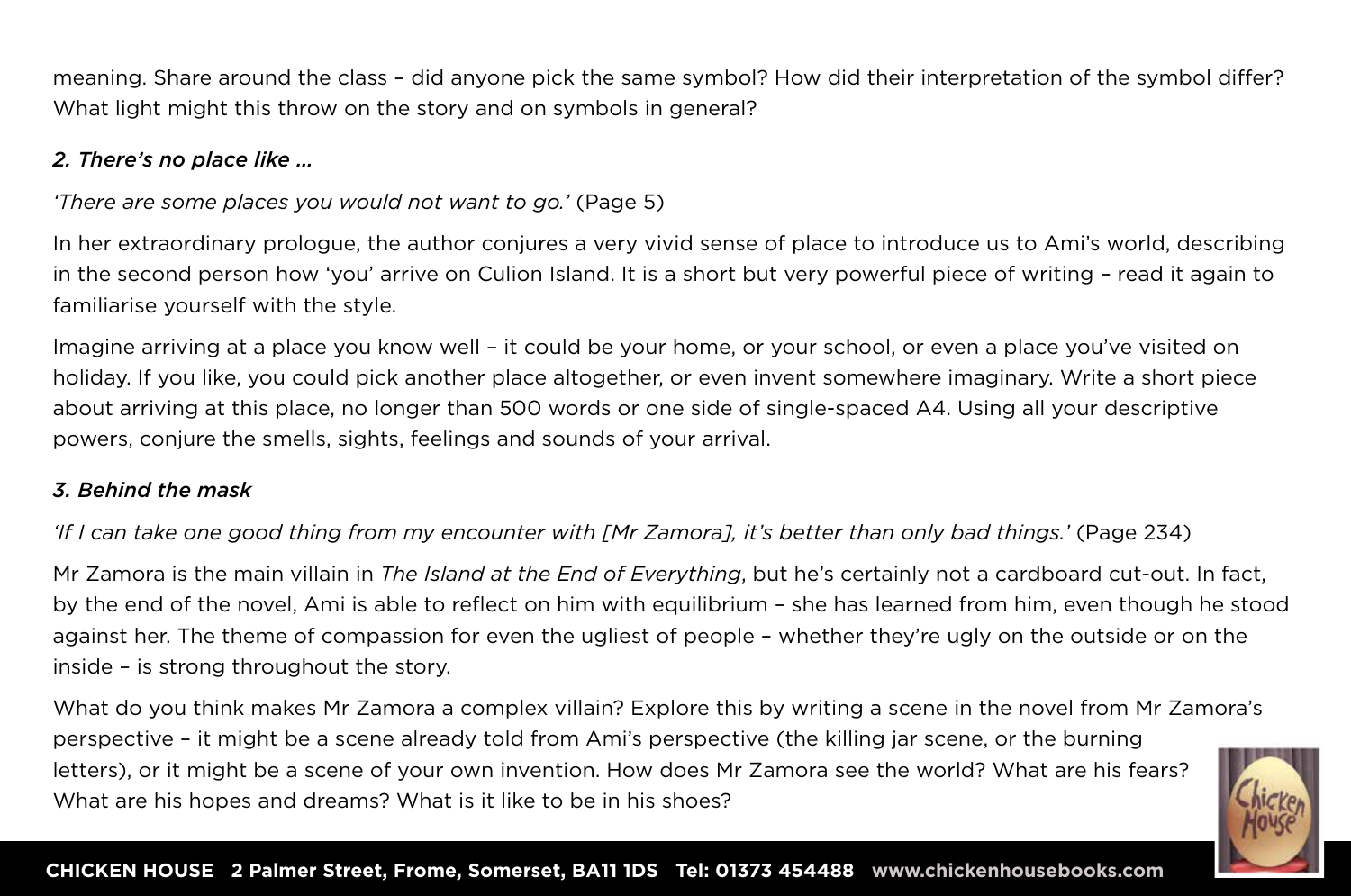#### *4. Fact or fiction?*

*'Fiction is sometimes at its best when there is fact at its heart … Stories are often better if you tilt the truth enough to let some imagination seep in.' (*Authors' note)

The author was inspired to write this story by true historical events, and carefully balances fact and fiction in her novel. She enhances fiction with the real life story underlying it, but also enriches historical events with her own imaginings.

Separate into pairs and pick a historical event that captures your imagination. Research the event, and gather together all the evidence in one 'casebook' file or notebook. On a separate sheet, create two characters from your imagination, writing out character 'profiles', including details of appearance, age, personal history and important character traits.

As a pair, discuss how your imaginary characters might fit into their historical setting – are they rich or poor, male or female? What would their reaction be to the event you have researched, and how would it affect their lives? In front of the class, act out a short scene in which your two characters talk about the event, their part in it, and how it has affected them – has this experience shed light on the process of writing historical fiction?

### **WRITING PROMPTS/DISCUSSION QUESTIONS**

1. *'We watch them, Nanay holding my hand tight, as they fill the room like leaf-fall, swirling their invisible currents and weaving around our heads.'* (Page 207)

Butterflies are a key symbolic and literal feature of the novel. What do they mean to Ami and her mother? What do they mean to Mr Zamora?

2. *'This disease is more terrible than you can understand. Mr Zamora is right. There is no future on an island of lepers.'*  (Page 60)

Discuss the way leprosy is presented in *The Island at the End of Everything*. How do different characters, and